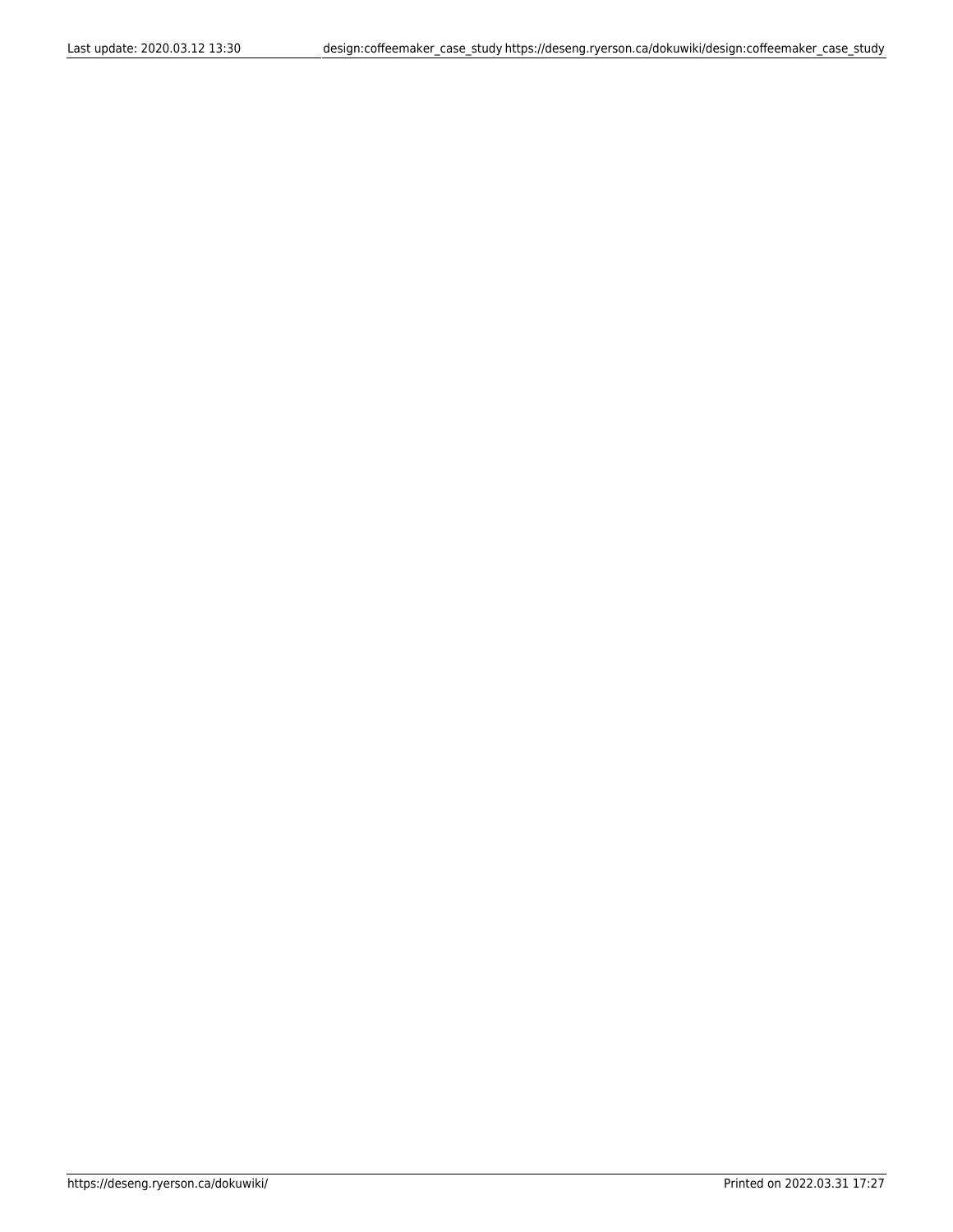## **Coffeemaker Case Study**

An example of how important it is to see design situations as your users see them.

Fig. 1: Our coffee-maker.



My wife and I once bought a nice, new, reasonably expensive coffee-maker for our home. It was made by a reputable company and bought at a reputable store. It was similar to the one in the photo to the right.

There were (at least) two things wrong with it, that neither my wife nor I noticed till we started using it. They are evident in the photo.

> *Exercise for the reader* Take a moment, and sketch out some [usage scenario](https://deseng.ryerson.ca/dokuwiki/design:usage_scenario)s for this coffee-maker, before you continue reading the case. In particular, consider the scenarios of preparing the coffee-maker to make coffee, and using it to dispense coffee.

Try to summarize what you think could go wrong with some [IECs](https://deseng.ryerson.ca/dokuwiki/design:iec).

My wife and I set up the coffee-maker before bed, so that it will start itself in the morning (it has a timer) and the coffee will be ready for us - because we're both quite useless in the morning without it.

However, in the evenings, when we set up the coffee-maker for the following day, we are also usually incredibly tired. And that is where two serious design flaws become evident.